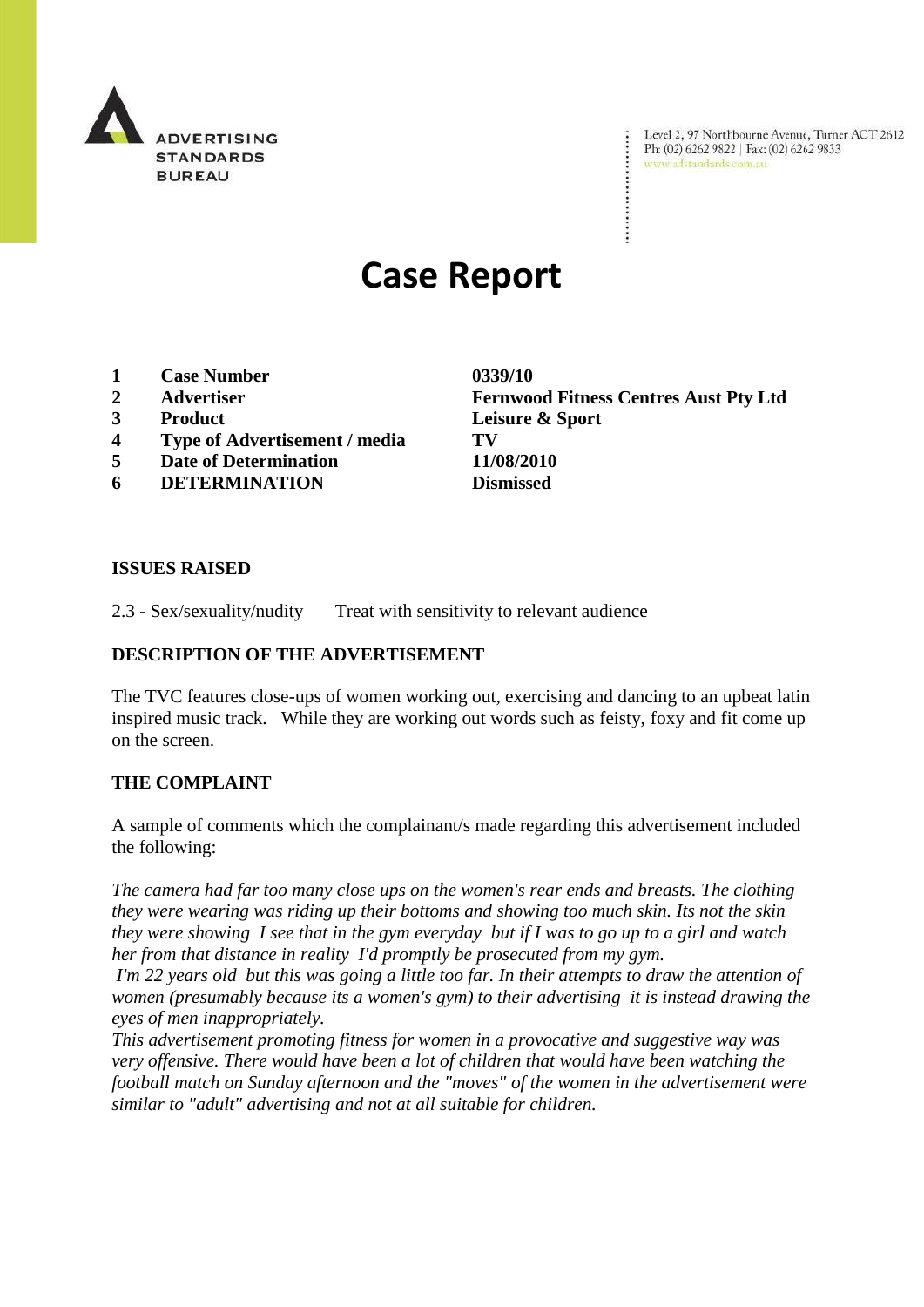*Is there any way for these types of advertisements being stopped from being shown during sporting broadcasts in the future. What is the process to stop this from happening in the future.*

## **THE ADVERTISER'S RESPONSE**

Comments which the advertiser made in response to the complainant/s regarding this advertisement include the following:

*The complaints raise section 2.3 of the AANA Advertiser Code of Ethics "Advertising or Marketing Communications shall treat sex, sexuality and nudity with sensitivity to the relevant audience and, where appropriate, the relevant programme time zone." We do not believe that the television commercial portrays, sex, sexuality or nudity. This TVC has been designed to reflect the latest exercise craze from overseas, Zumba® which is essentially a fitness workout combined with fast Latin dance moves. The women featured range from 25 – 52 years of age with two of the women are dressed in*  full work-out gear which covers most of their bodies. The woman in the two piece black outfit *is actually a Zumba® Instructor, she is in clothing similar to what she teaches in and the movements are indicative of a class routine.* 

*The close-ups are used to project fit, confident and uplifting women, no matter what their age and a plain background was deliberately used to achieve this effect.*

*Fernwood does value the feedback of the community; however we do not believe that our "Key to Feeling Foxy" TVC contravenes the Code of Ethics and that the complainant only represents a small sector of the community. We will continue to monitor the community"s response.* 

# **THE DETERMINATION**

The Advertising Standards Board ("Board") considered whether this advertisement breaches section 2 of the Advertiser Code of Ethics (the "Code").

The Board noted the complainant's concerns that the advertisement had too many close ups of the women's rear ends and breasts.

The Board reviewed the advertisement and noted the advertiser's response.

The Board considered whether the advertisement was in breach of section 2.3 of the Code. Section 2.3 of the Code states: "Advertising or Marketing Communications shall treat sex, sexuality and nudity with sensitivity to the relevant audience and, where appropriate, the relevant programme time zone".

The Board noted that the advertisement features different woman performing various exercise and dance moves to music. The Board considered that all the women featured were wearing the appropriate exercise clothing and that there was no unnecessary nudity. The Board